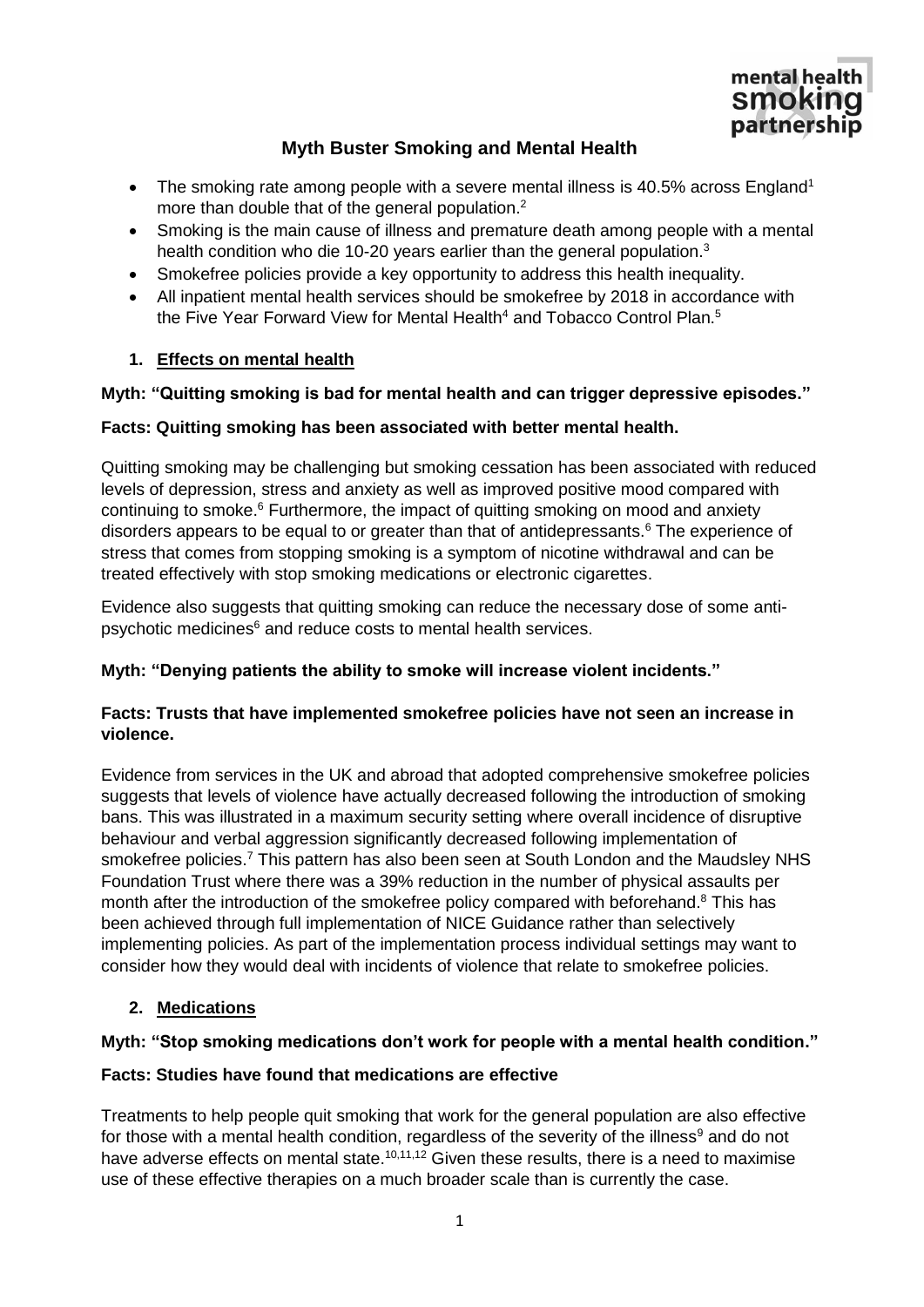### **Myth: "I don't want to prescribe varenicline while it says it can cause suicidal thoughts."**

## **Facts: This warning on varenicline has been removed following clinical trials.**

Varenicline, often marketed as Champix, has previously had a so-called 'black box warning'. However, the US Food and Drug administration has recently removed this warning<sup>13</sup> following the results of a large clinical trial which showed adverse side-effects to be far lower than previously thought.<sup>14</sup> This study also showed varenicline was effective in supporting people to quit smoking whether or not they had a history of mental illness.<sup>[14](#page-1-0)</sup>

## <span id="page-1-0"></span>**3. Never a bad time to quit**

## **Myth: "There's too much else going on, we need to deal with other problems first."**

## **Facts: Even smokers facing multiple challenges want to quit**

Despite competing priorities even people facing multiple disadvantage want to quit, and quitting can lead to other benefits. If someone with drug and alcohol dependencies quits smoking their chance of long-term abstinence from alcohol or illicit drugs can increase up to 25%.<sup>15</sup> Quitting smoking increases disposable income and nationally half a million people could be lifted out of poverty through smoking cessation.<sup>16</sup> Improvements in health and positive sense of achievement from quitting smoking can also help people in facing other challenges.

### **4. Smokefree environments**

### **Myth: "Inpatient stays are stressful enough without making people quit smoking"**

### **Facts: Inpatient services can provide a supportive environment for quitting smoking.**

Inpatient settings that have gone smokefree should be free from the cues that make people want to smoke. Alongside effective treatment of nicotine withdrawal, through pharmacotherapy and behavioural support, this makes inpatient units suitable settings in which to discuss smoking. Staff who have received training on smoking cessation are more likely to believe that inpatient stays are appropriate times to address smoking behaviour.<sup>17</sup>

<span id="page-1-1"></span>It is important that a supply of alternative nicotine products are available within half an hour of admitting a patient to a smokefree unit or ward. Nicotine withdrawal can be a source of stress for patients and mimic or exacerbate symptoms of metal health problems, this needs to be dealt with quickly.

### **Myth: "All the staff smoke and we like going out for breaks, some people might not support the ban"**

#### **Facts: Staff are key to implementing effective policies and can improve their health.**

Full implementation of NICE PH48 includes supporting staff members to stop smoking. In addition NICE Guidance PH5 encourages promotion of smoking cessation within the workplace which Trusts have an obligation to comply with.

There is evidence that nursing staff have sometimes begun smoking as a result of exposure to the smoking culture within mental health settings.<sup>[17](#page-1-1)</sup> Staff who smoke are less likely to discuss quitting smoking with patients than staff who don't, which does not provide patients with the full support they should receive. Further, where staff continue to smoke during working hours this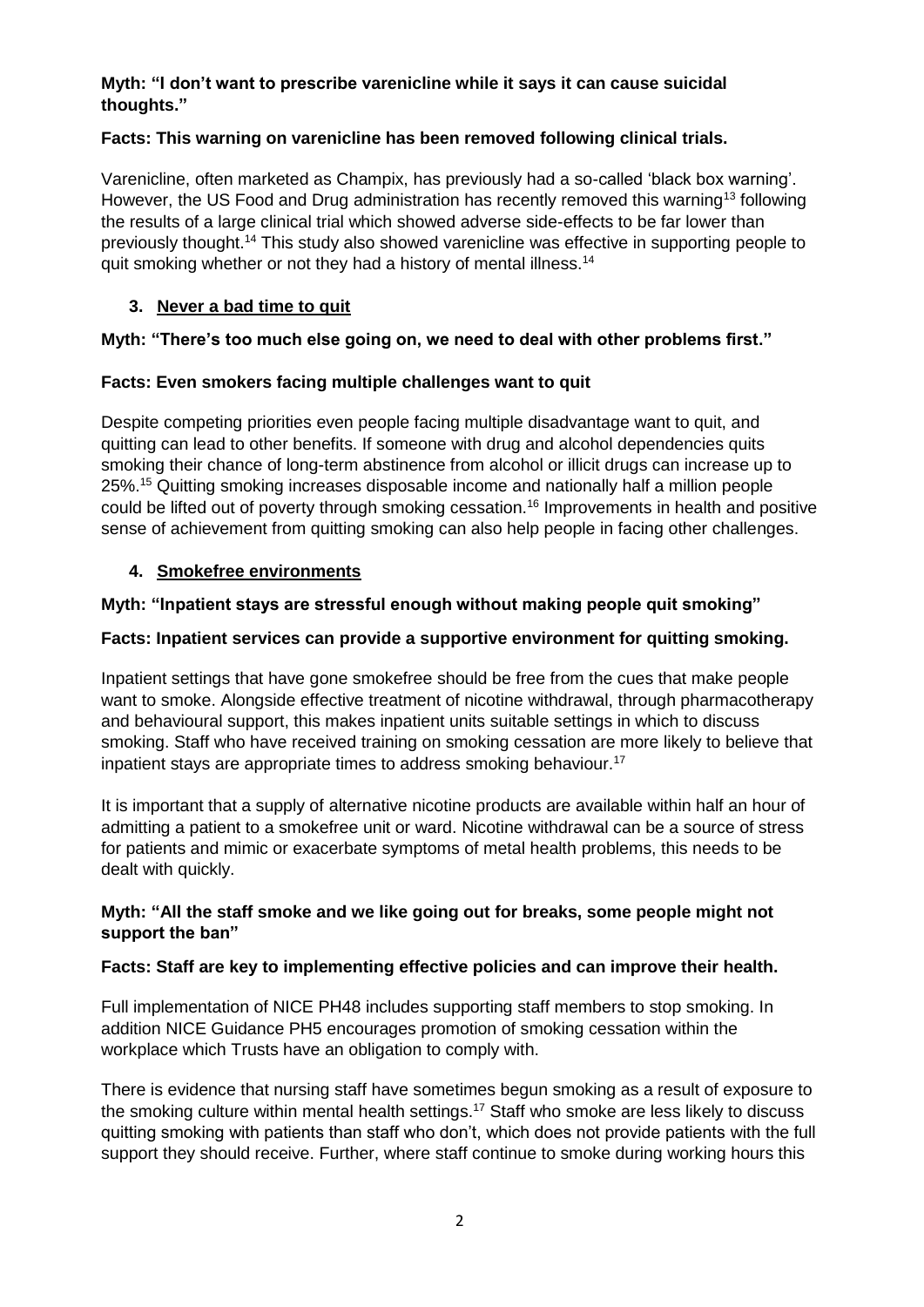can undermine the creation of an environment that fully supports quitting. It is not fair to service users experiencing cravings to smell smoke on staff.

Quitting smoking is still the single best thing staff could do for their health, as well as saving an average of £2000 per year.

### **Myth: "Smokefree policies will be too expensive to implement"**

#### **Facts: Smokefree policies are actually more cost effective than allowing smoking in inpatient settings.**

<span id="page-2-0"></span>A 2016 study estimated the cost of facilitating smoking in four mental health wards was over £130,000 in six months.<sup>18</sup> While smoking-related disease among people with a mental health condition cost the NHS an estimated £719 million in 2009/10.<sup>19</sup> Further, the same 2016 study estimated that the facilitation of smoking breaks cost 6000 hours of staff time across the 6 month period.[18](#page-2-0) This gives an illustration of the costs that can be saved if services transition to becoming smokefree.

### **Myth: "Smoking is a human right"**

### **Facts: A court ruling has found that smoking is not protected under the Human Rights Act.**

The 1998 Human Rights Act allows individual choice only if this choice does not endanger others. A Court of Appeals ruling in 2009 upheld the right to impose smokefree policies in mental health settings. The judgement concluded that mental health inpatient units are public institutions and as such public places and therefore, cannot be considered a patient's home meaning section 8 of the Human Rights Act 1998 – stating that everyone has the right to respect for his/her private and family life, home and correspondence  $-$  does not apply.<sup>20</sup>

Mental health inpatient settings have a duty of care to both service users and their staff. Implementing effective smokefree policies can be crucial in supporting individuals to quit smoking and thus reducing the gap in life expectancy between people with a mental health condition and the general population.

## **5. E-cigarettes**

#### **Myth: "E-cigarettes are just as harmful as tobacco"**

#### **Facts: E-cigarettes are significantly less harmful than tobacco**

E-cigarettes do not contain tobacco but heat a nicotine solution to deliver nicotine to users without the level of harmful carcinogens found in tobacco smoke. Public Health England's review of e-cigarettes estimates that they're around 95% safer than tobacco and there is no evidence of harm to bystanders.<sup>21</sup> These conclusions have been supported by further research including a report from the Royal College of Physicians which suggests switching to ecigarettes could be an effective and safer option for smokers struggling to quit. $22$ 

#### **Myth: "E-cigarettes can't help smokers quit"**

#### **Facts: Increasing evidence shows e-cigarettes are effectively helping people to quit.**

E-cigarettes are the most popular aid to quitting used in the UK and increasing evidence suggests they are effective at supporting people to quit smoking. A Cochrane Review found that compared to a placebo e-cigarettes containing nicotine increased chances of long term smoking cessation.<sup>23</sup> Further, a study published in the British Medical Journal (BMJ) suggests